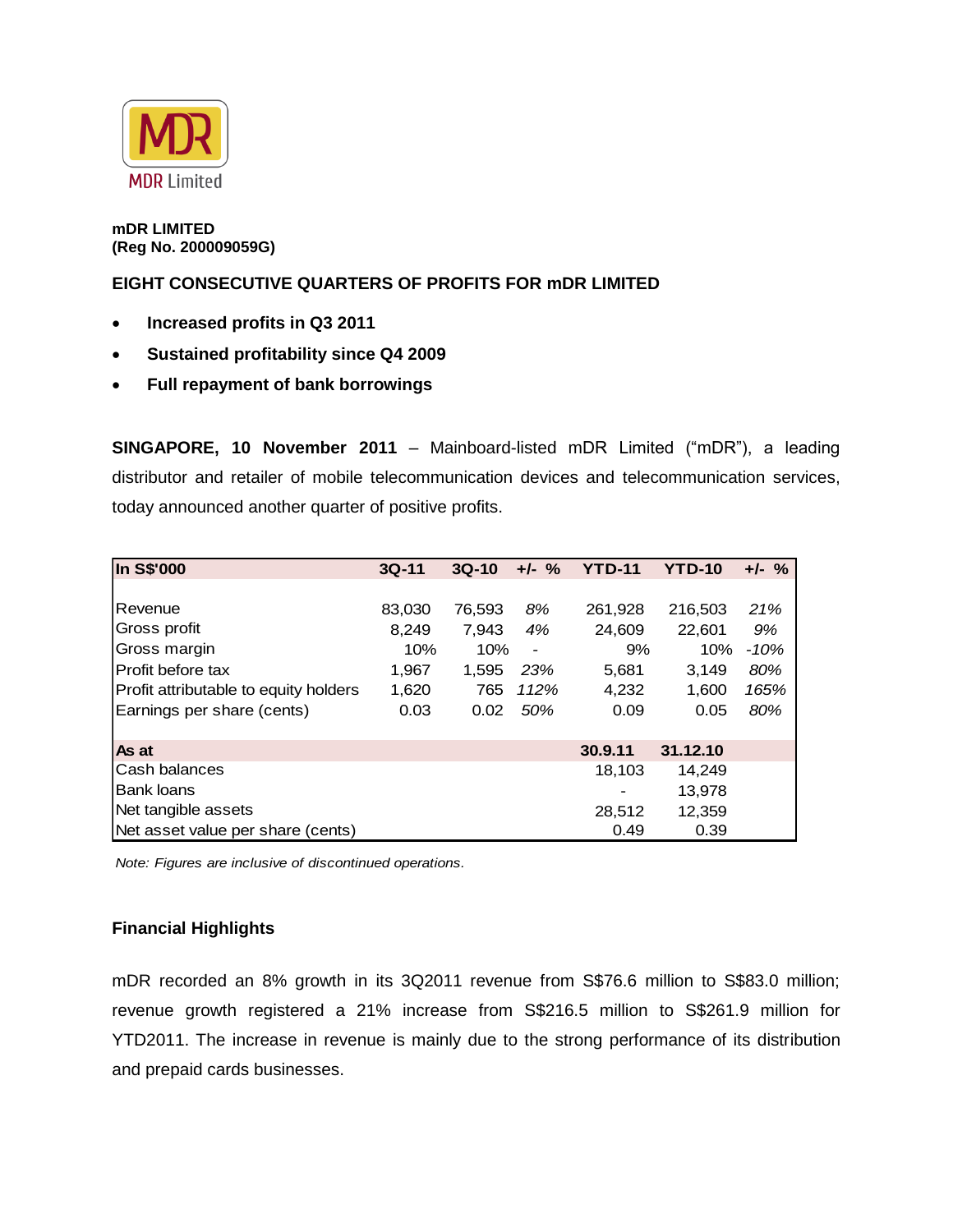mDR registered a 112% increase in 3Q2011 net profits from S\$0.8 million to S\$1.6 million, with YTD2011 net profits of S\$4.23 million representing a 165% increase from previous year.

mDR fully repaid all its bank loans on 30 September 2011, and its cash balances strengthened to S\$18.1 million, compared to S\$14.2 million as at 31 December 2010. Net tangible asset position of mDR also strengthened from \$12.4 million as at 31 December 2010 to S\$28.5 million as at 30 September 2011.

## **Return to Profitable Growth**

With the appointment of a new management team comprising Chief Executive Officer Mr Ong Ghim Choon and Chief Financial Officer Ms Doris Wee in August 2009, mDR began its return to profitability. Instead of after-market services, mDR changed its business focus to that of a telecommunications distribution company. Cost savings from major re-structuring coupled with growth in the distribution and retail business units saw the turnaround of the company's financial performance.

| In S\$'000                            | 4Q-09    | $1Q-10$ | $2Q-10$ | $3Q-10$ | $4Q-10$  | $1Q-11$ | $2Q-11$ | $3Q-11$                  |
|---------------------------------------|----------|---------|---------|---------|----------|---------|---------|--------------------------|
|                                       |          |         |         |         |          |         |         |                          |
| Revenue                               | 68,455   | 70,216  | 69,712  | 76,593  | 99,414   | 88,656  | 90,242  | 83,030                   |
| Gross profit                          | 8,920    | 7,321   | 7,496   | 7,943   | 8,723    | 8,029   | 8,332   | 8,249                    |
| Gross margin                          | 13%      | 10%     | 11%     | 10%     | 9%       | 9%      | 9%      | 10%                      |
| Profit before tax                     | 750      | 624     | 930     | 1,595   | 4,391    | 1,782   | 1,932   | 1,967                    |
| Profit attributable to equity holders | 35       | 300     | 535     | 765     | 3,363    | 1,187   | 1,425   | 1,620                    |
| Earnings per share (cents)            | ۰        | 0.01    | 0.02    | 0.02    | 0.11     | 0.03    | 0.03    | 0.03                     |
|                                       |          |         |         |         |          |         |         |                          |
| As at                                 | 31.12.09 | 31.3.10 | 30.6.10 | 30.9.10 | 31.12.10 | 31.3.11 | 30.6.11 | 30.9.11                  |
| Cash balances                         | 10,895   | 10,458  | 10,182  | 16.162  | 14,249   | 11.670  | 13,355  | 18,103                   |
| <b>Bank loans</b>                     | 16,350   | 15,413  | 15,149  | 14,766  | 13,978   | 8,294   | 7,369   | $\overline{\phantom{a}}$ |
| Net tangible assets                   | 5,229    | 6,037   | 8,027   | 7,871   | 12,359   | 13,645  | 18,885  | 28,512                   |
| Net asset value per share (cents)     | 0.29     | 0.39    | 0.33    | 0.32    | 0.39     | 0.43    | 0.46    | 0.49                     |

*Note: Figures are inclusive of discontinued operations.*

The return to profitability and stable operating performance was instrumental in the successful rights issue undertaken by mDR, which was completed in September 2011. Net proceeds raised from the rights issue was approximately S\$7.74 million, after deducting estimated expenses of about S\$0.15 million.